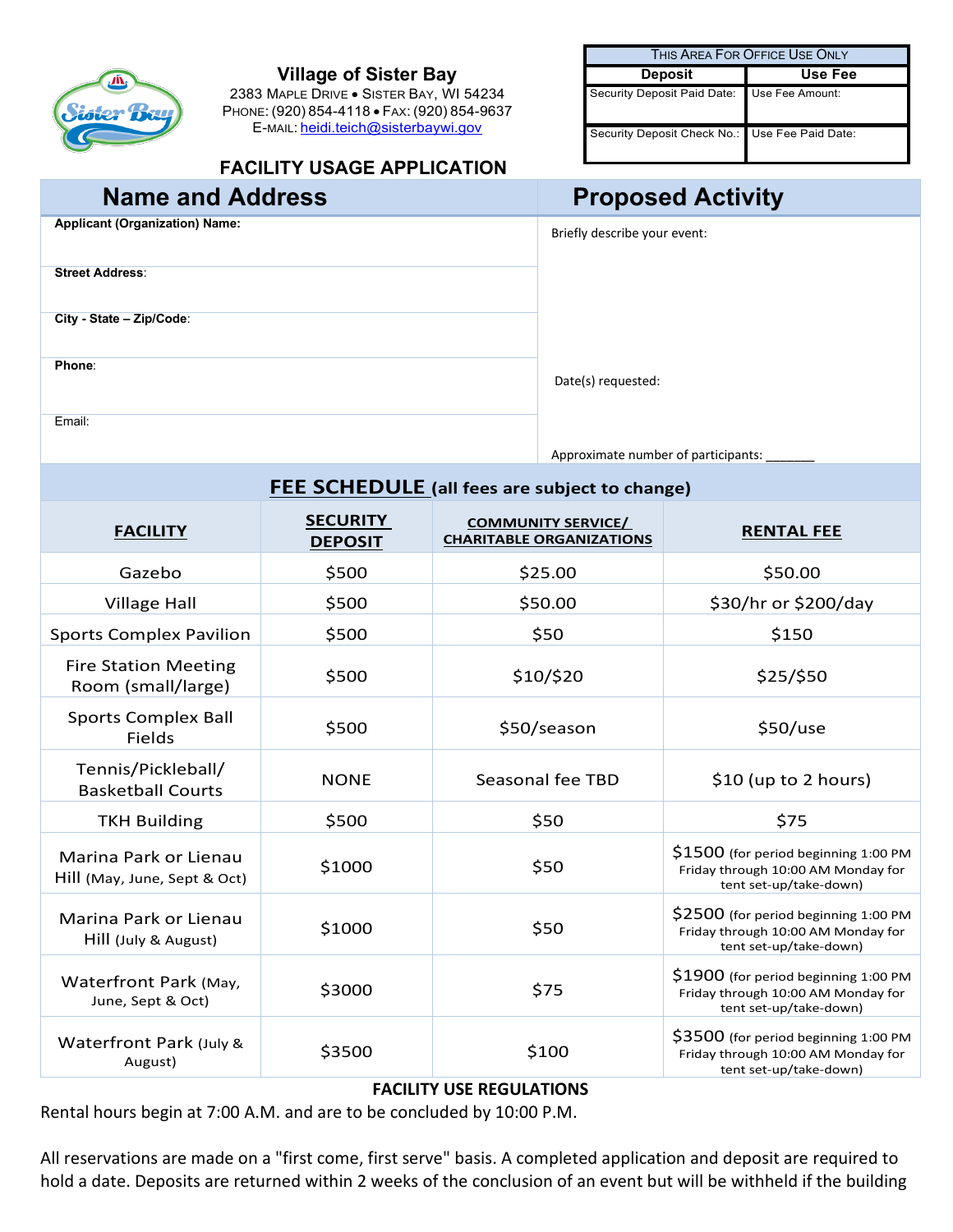or property is left with damage or excessive debris. **Any cleaning fees will be deducted from the security deposit.** Keys, if issued, must also be returned before the security deposit is returned. Lost keys are subject to a replacement fee.

The Village reserves the right to cancel a reservation if the Village requires use of the facility, in which case the deposit and use fee will be refunded. In the event you need to cancel, please notify the office as soon as possible.

All signage to be displayed must comply with the Village's sign regulations. Please contact the office for a permit application.

Any individual or group utilizing Village facilities is expected to leave the facility in as good a condition as it was found. The individual or group also agrees to be responsible for any damage caused to the facility, building or park grounds while they are utilizing it, and will be billed at 125% of the total cost of repair. **If you or a member of your group drives a vehicle across the village grass you will lose your deposit and be liable for repair costs.** Violation of any Village facility usage regulation may prohibit the individual or group from future use of Village facilities.

No tent can be erected on Village grounds without FIRST contacting the Parks Facility Manager at 920- 421- 0273 to meet on-site and stake out the location of the tent. This is necessary to protect the sprinkler and electric system from damage. The maximum size of any tent shall not exceed the size limits indicated on the maps provided and **MUST** be placed within the marked boundary. **Any damage caused to the sprinkler or electric system will be billed at 125% of the total cost of repair.** The tented event area will be accessible from 1:00 PM Friday through 10:00 AM Monday only.

Music in the parks may not exceed decibel levels as set by the Village of Sister Bay. A decibel meter may be available to verify that levels are acceptable. If you are found in violation of the village's decibel limit, you are required to adjust sound levels or stop the music immediately. No amplified music may be played after 9:00 PM or you will forfeit your security deposit.

If any event involves the distribution of alcohol, an appropriate permit must be obtained from the Village Clerk. **ALCOHOL SALES ARE NOT PERMITTED** unless you meet the criteria outlined in Wis. Stats. 125.26(6) and 125.51(10) and complete the application process.

*If this application is for the rental of Marina Park, please fill out and sign the corresponding application.* I acknowledge that I have read the facility use regulations and agree to abide by these terms.

|                                          |                        | Applicant Signature _______                                                                                    | Date           |  |  |
|------------------------------------------|------------------------|----------------------------------------------------------------------------------------------------------------|----------------|--|--|
|                                          |                        | Event Coordinator Signature                                                                                    | Date           |  |  |
| AREA BELOW THIS LINE FOR OFFICE USE ONLY |                        |                                                                                                                |                |  |  |
|                                          |                        |                                                                                                                |                |  |  |
|                                          |                        |                                                                                                                |                |  |  |
| Key#                                     | Date Issued: Note that | Date Returned: The Contract of the Contract of the Contract of the Contract of the Contract of the Contract of |                |  |  |
| <b>Approvals</b>                         |                        | Inspection                                                                                                     |                |  |  |
|                                          |                        |                                                                                                                |                |  |  |
| $\Box$ APPROVED                          | $\square$ DENIED       | $\Box$ ACCEPTABLE                                                                                              | □ UNACCEPTABLE |  |  |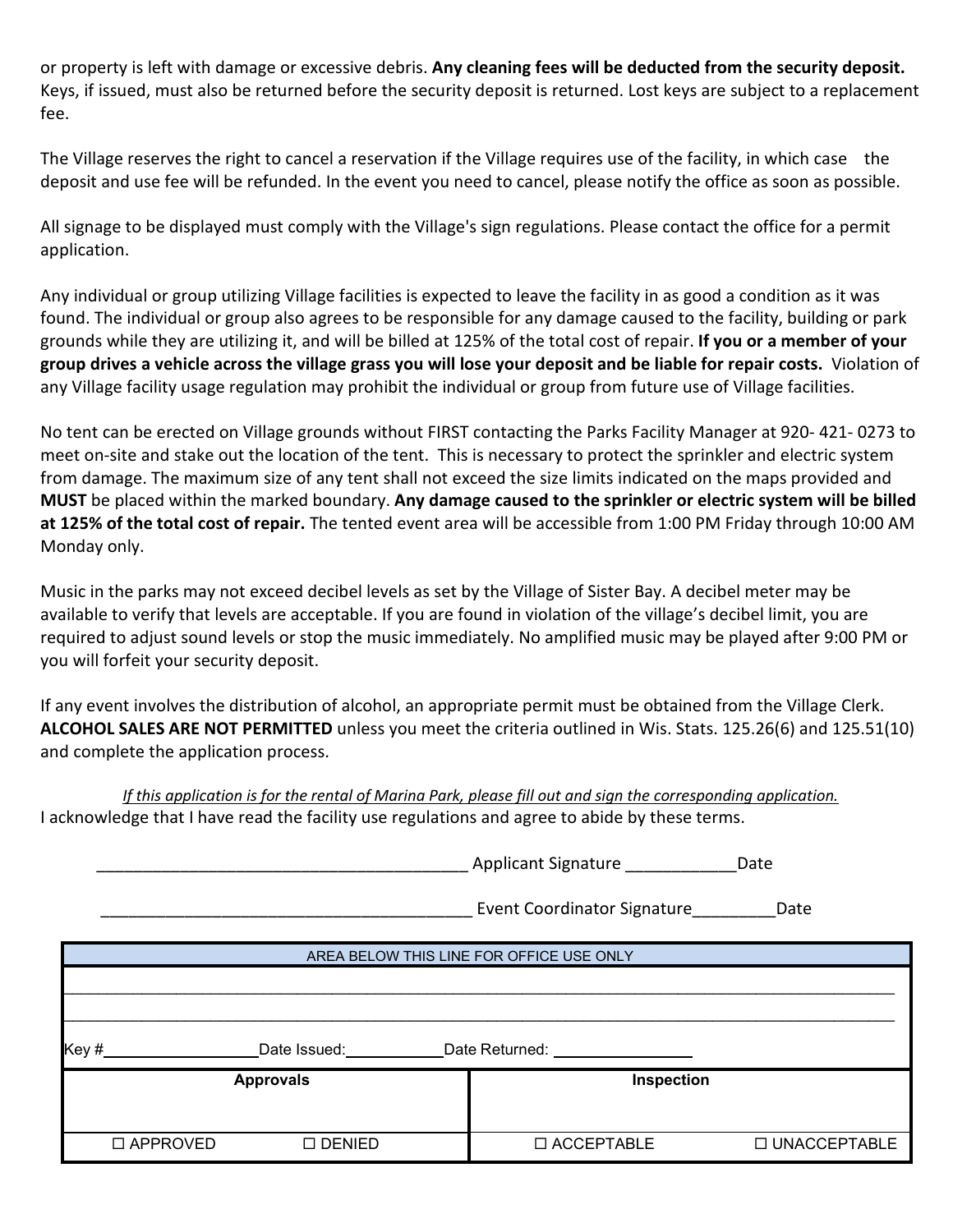#### **The tented event area will be accessible from 1:00 P.M. Friday through 10:00 A.M. Monday.**

Port-a-potties must be rented for your event and placed in areas designated by the Facilities Manager.

The Sister Bay Marina boaters locked bathrooms and the Marina parking lot next to the launch are NOT available for your use.

Sister Bay Marina Staff are not involved with rental of the facility. Please do not go to them with questions or requests.

If outside catering is used, you must establish placement of the catering vehicles and equipment with the Facilities Manager.

Parking is available on the street, at the sports complex, in single spaces in the Marina Parking Lot behind the gas station (Scandia Rd), and in the Village parking lot on Mill Road across from Waterfront Park.

Parking is prohibited in any private business parking lot including, but not limited to, Bhirdo's Gas Station, Second-hand Sue's, and Al Johnson's Restaurant. If parking on any private property occurs, you will lose your security deposit and those vehicles may be towed or ticketed by the owner of those private businesses.

Provide the name and contact information for the person responsible for answering questions pertaining to the event that must be available during the following times:

| Event set-up: |  |  |  |
|---------------|--|--|--|
|               |  |  |  |

**Day of event activities:** \_\_\_\_\_\_\_\_\_\_\_\_\_\_\_\_\_\_\_\_\_\_\_\_\_\_\_\_\_\_\_\_\_\_\_\_\_\_\_\_\_\_\_\_\_\_\_\_\_\_\_\_\_\_\_\_\_\_

**Event clean-up:** \_\_\_\_\_\_\_\_\_\_\_\_\_\_\_\_\_\_\_\_\_\_\_\_\_\_\_\_\_\_\_\_\_\_\_\_\_\_\_\_\_\_\_\_\_\_\_\_\_\_\_\_\_\_\_\_\_\_\_\_\_\_\_\_

I acknowledge that I have read the Marina Park regulations and agree to abide by these terms.

**Applicant Signature** Date Date Event Coordinator Signature Date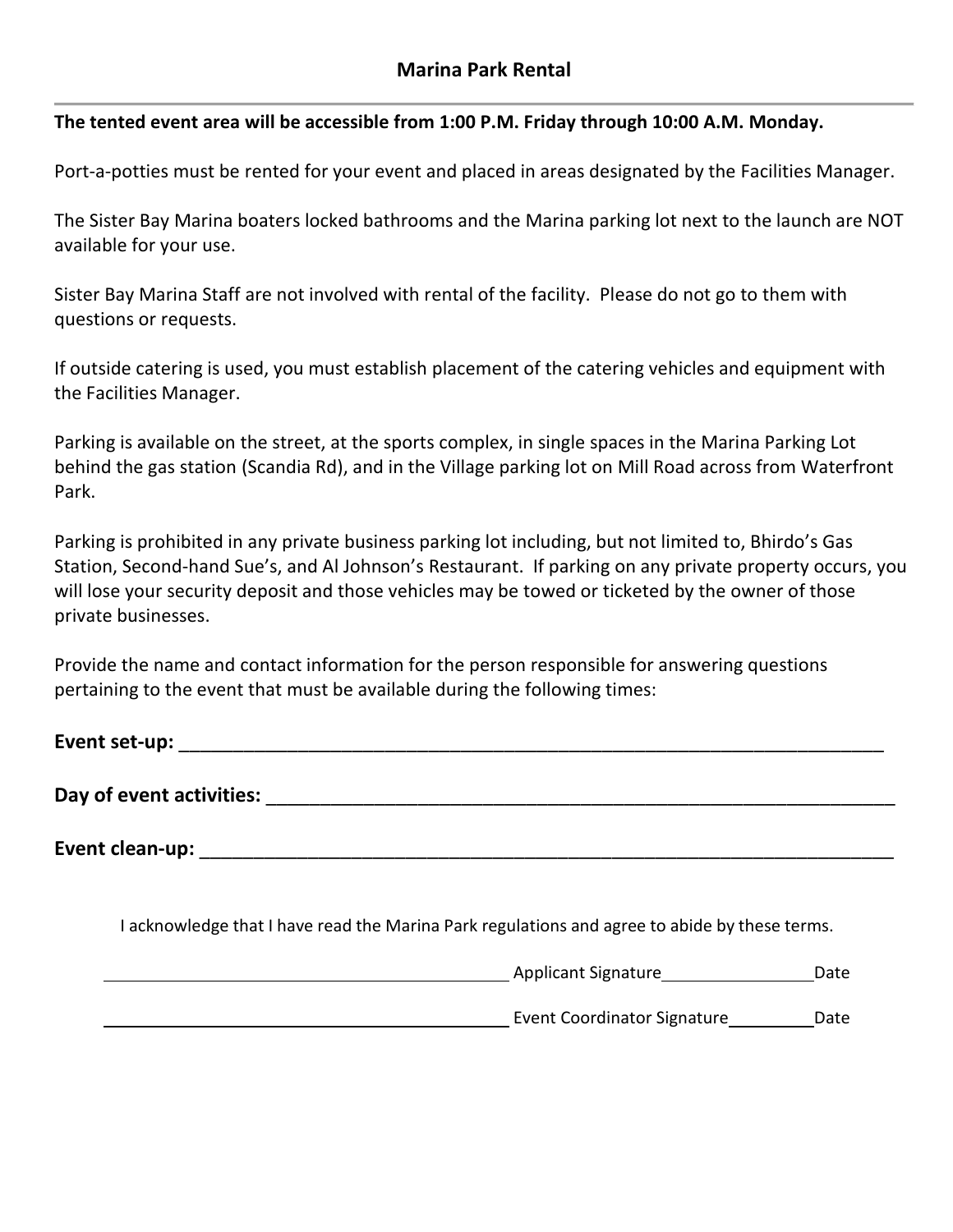## **Marina Park**

Tents are permitted Friday 1:00 PM through Monday 10:00 AM. Be sure to contact the Parks Facilities Manager BEFORE your tent company starts installing the tent to ensure that underground utilities are protected. Vehicles are prohibited from driving on the grass and you will be billed for repairs not covered by the amount of the security deposit.



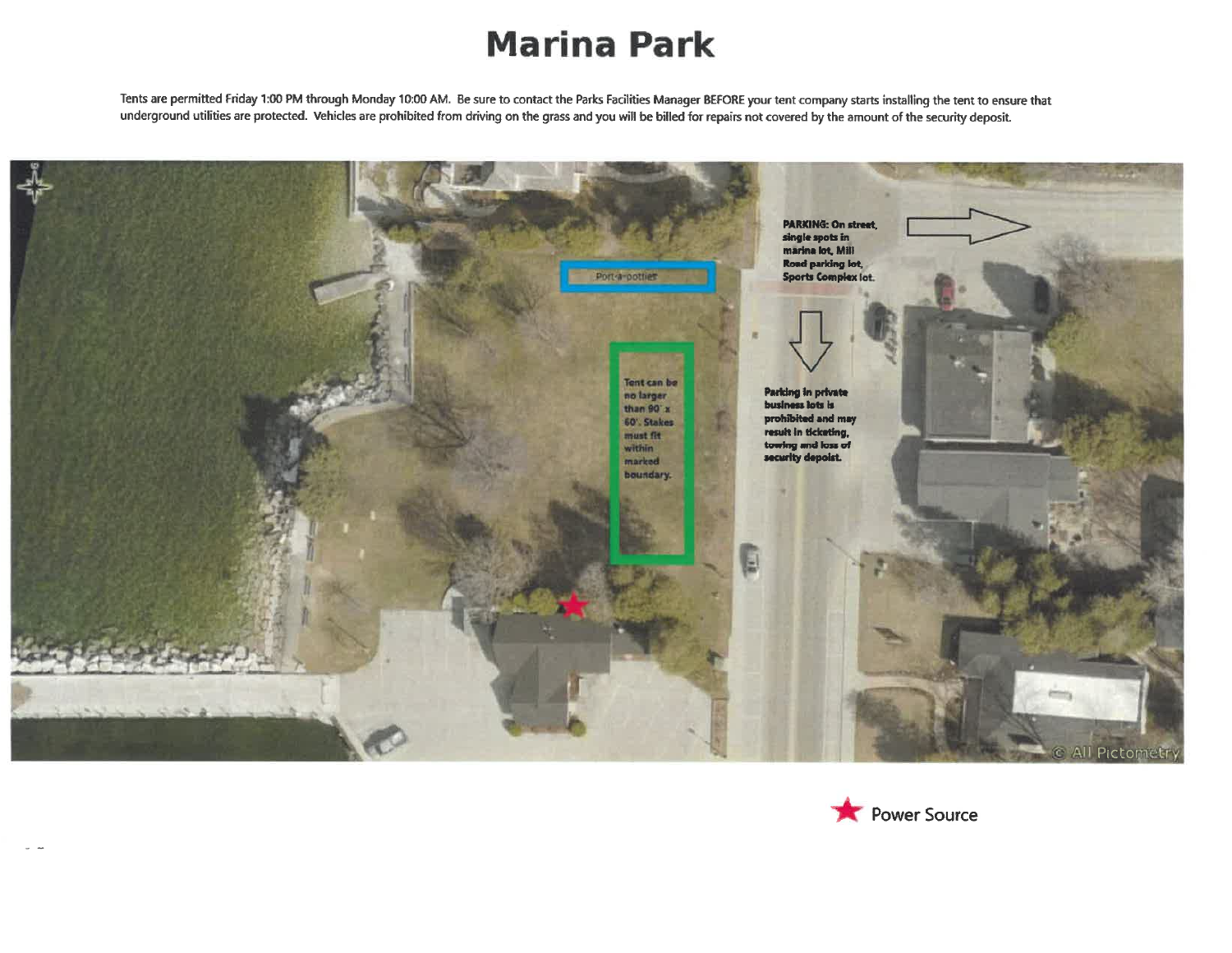## **Beach**

Tents are permitted Friday from 1:00 PM through Monday 10:00 AM. Be sure to contact the Parks Facilities Manager before your tent company starts installing the tent to ensure that underground utilities will not be damaged. Vehicles are prohibited from driving on the grass and you will be billed for repairs not covered by the amount of the security deposit.



Tents that are secured by water barrels or some other method not requiring staking into the ground do have flexibility in location on the site. All tent placements MUST be approved by the Parks Facilities Manager.